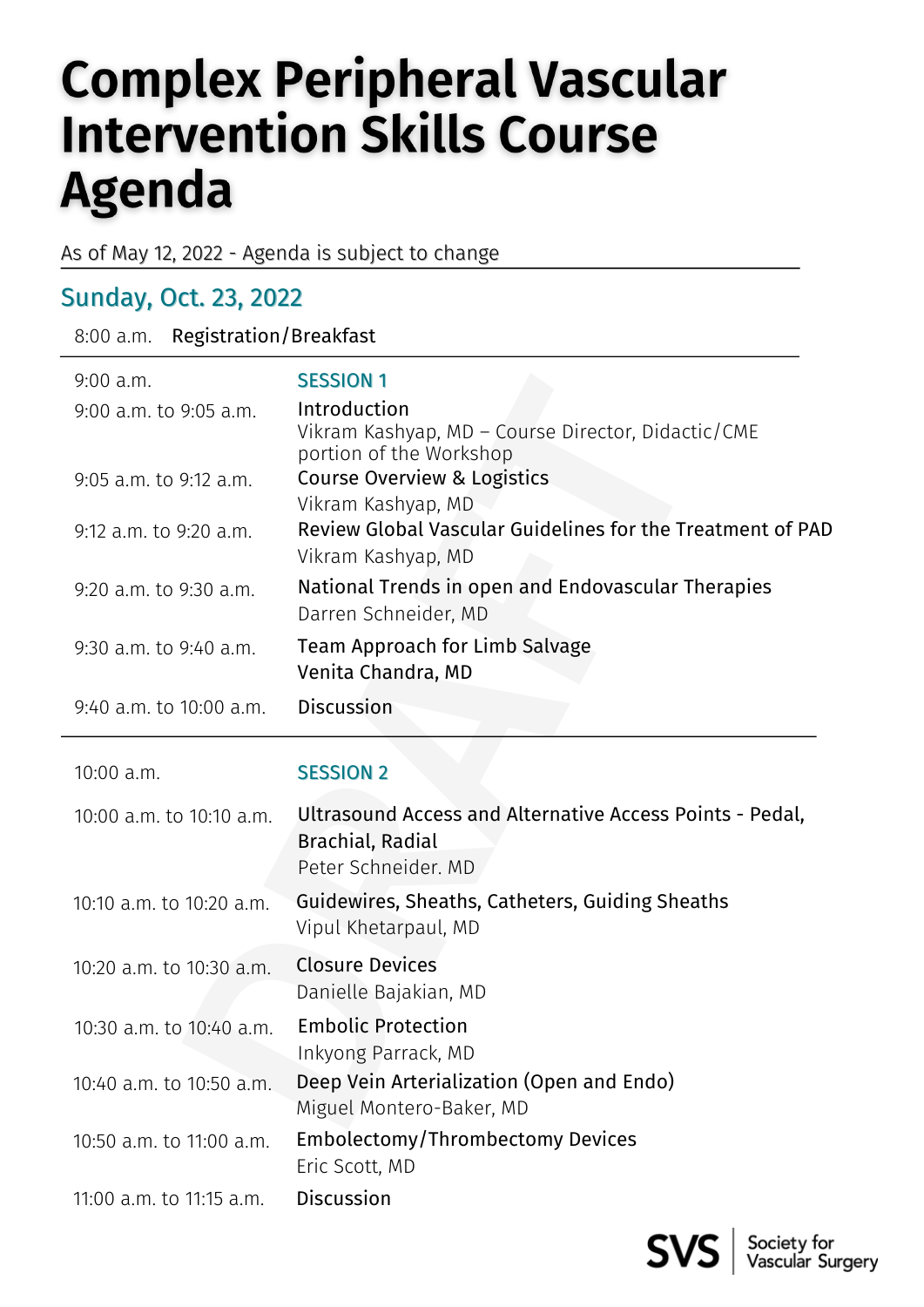| 11:15 a.m. to 11:30 a.m.               | <b>Break</b>                                                                                                                                                                                                                                                      |
|----------------------------------------|-------------------------------------------------------------------------------------------------------------------------------------------------------------------------------------------------------------------------------------------------------------------|
| 11:30 a.m.<br>11:30 a.m. to 11:40 a.m. | <b>SESSION 3</b><br>Percutaneous Transluminal Angioplasty (PTA, Cutting,<br>Drug-Coated)<br>Norm Kumins, MD                                                                                                                                                       |
| 11:40 a.m. to 11:50 a.m.               | Stents (Bare, Drug coated, Covered)<br>Elizabeth Genovese, MD                                                                                                                                                                                                     |
| 11:50 a.m. to 12:00 p.m.               | Atherectomy (Rotational, Orbital, Directional, Laser)<br>Brian DeRubertis, MD                                                                                                                                                                                     |
| 12:00 p.m. to 12:10 p.m.               | Management of Embolic and Thrombotic Complications<br>Steve Henao, MD                                                                                                                                                                                             |
| 12:10 p.m. to 12:30 p.m.               | <b>Discussion</b>                                                                                                                                                                                                                                                 |
| 12:30 p.m.                             | <b>OBL vs. ASC (lunch discussion)</b>                                                                                                                                                                                                                             |
| 12:45 p.m. to 1:30 p.m.                | Pros and Cons: Startup Cost, Common Mistakes, Keys for<br><b>Success</b><br>Daniel McDevitt, MD<br>Making the Case for Physician Ownership: Patient<br>Selection, Procedural Choices, Safety, Outcomes, and<br><b>Patient Satisfaction</b><br>Inkyong Parrack, MD |
| 1:30 $p.m.$                            | <b>SESSION 4</b>                                                                                                                                                                                                                                                  |
| 1:30 p.m. to 1:40 p.m.                 | <b>Re-entry Devices</b><br>Venita Chandra, MD                                                                                                                                                                                                                     |
| 1:40 p.m. to 1:50 p.m.                 | <b>IVUS, OCT</b><br>Bryan Fisher, MD (IVUS) and Leigh Ann O'Banion, MD,<br>RPVI, FACS, FSVS                                                                                                                                                                       |
| 1:50 p.m. to 2:00 p.m.                 | Hybrid Procedures - Femoral Endarterectomy, Iliac<br>PTA/Stenting<br>Daniel Clair, MD                                                                                                                                                                             |
| 2:00 p.m. to 2:20 p.m.                 | <b>Discussion</b>                                                                                                                                                                                                                                                 |
| 2:20 p.m. to 2:40 p.m.                 | <b>Break</b>                                                                                                                                                                                                                                                      |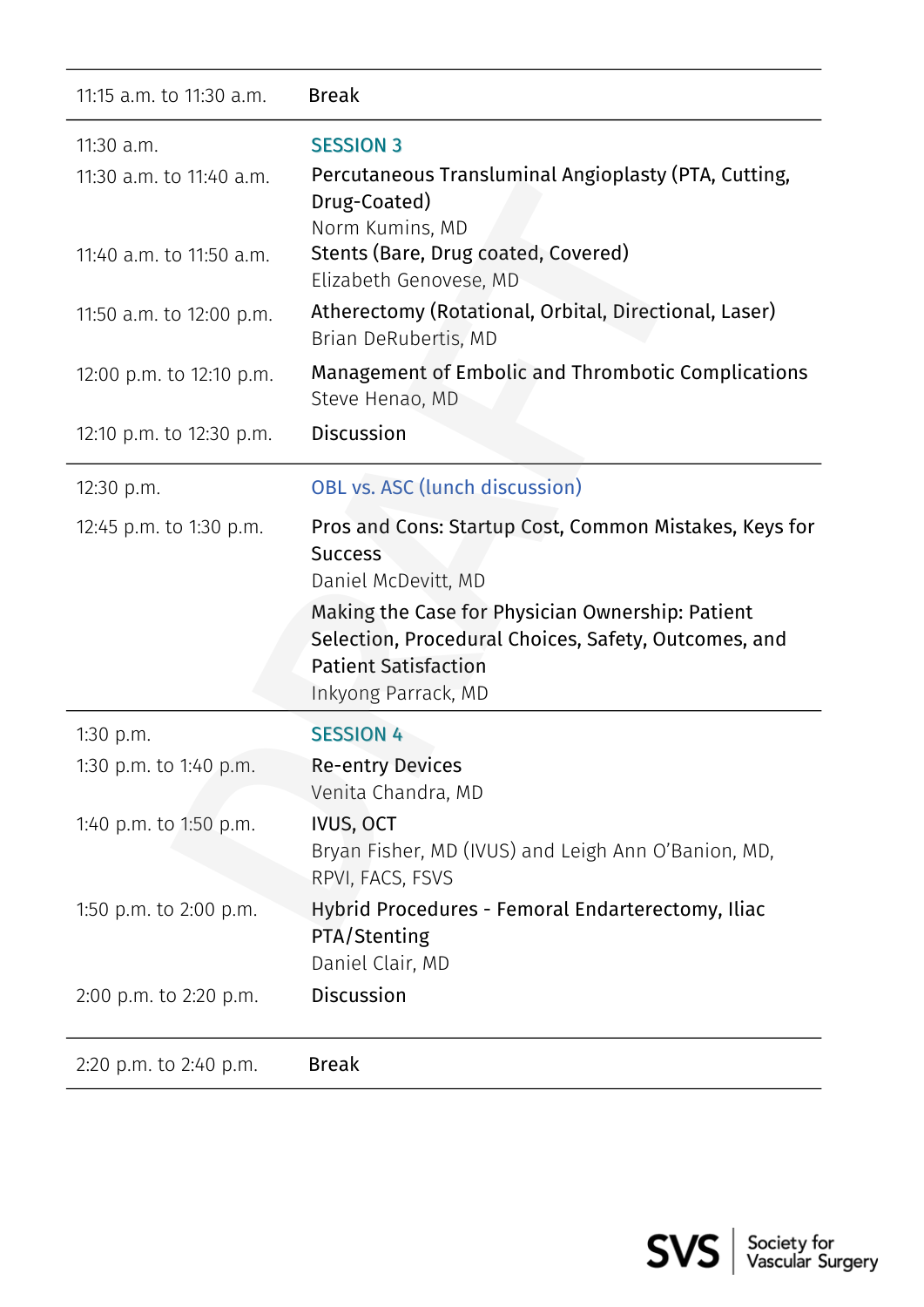## Case-based Learning (1-2 Cases Per Area with panel debates)

| 2:40 p.m. to 3:10 p.m. | <b>Iliac Cases Including Debates</b> (Covered vs. Noncovered<br>Stenting, Femoral Endarterectomy vs. Shockwave)<br>• Daniel Clair, MD (moderator)<br>• Vik Kashyap, MD<br>• Darren Schneider, MD<br>• Danielle Bajakian, MD                                   |
|------------------------|---------------------------------------------------------------------------------------------------------------------------------------------------------------------------------------------------------------------------------------------------------------|
| 3:10 p.m. to 3:40 p.m. | <b>Fem-pop Cases</b> (How to Handle Calcium, DCB - Use or<br>Avoid, Interwoven vs. Nitinol Stents)<br>• Daniel McDevitt, MD (moderator)<br>• Norm Kumins, MD<br>• Peter Schneider, MD<br>• Eric Scott, MD                                                     |
| 3:40 p.m. to 4:10 p.m. | Below-the-Knee Interventions (Spot Stenting vs. PTA<br>Only, Embolization with Debulking, Angiosomes Matter -<br>Pro/Con)<br>• Leigh Ann O'Banion, MD, RPVI, FACS, FSVS (moderator)<br>• Brian DeRubertis, MD<br>• Steve Henao, MD<br>• Venita Chandra, MD    |
| 4:10 p.m. to 4:40 p.m. | Pedal Arch Interventions - What's the Data and When<br>Should We Pursue this Option? Which<br>Wires/Catheters/Balloons to Use? Complications?<br>Miguel Montero-Baker, MD (moderator)<br>• Vipul Khetarpaul, MD<br>Bryan Fisher, MD<br>Elizabeth Genovese, MD |
| 4:40 p.m. to 4:45 p.m. | Instructions for Day 2 of the Workshop                                                                                                                                                                                                                        |
| $4:45$ p.m.            | <b>Adjourn Day 1</b>                                                                                                                                                                                                                                          |

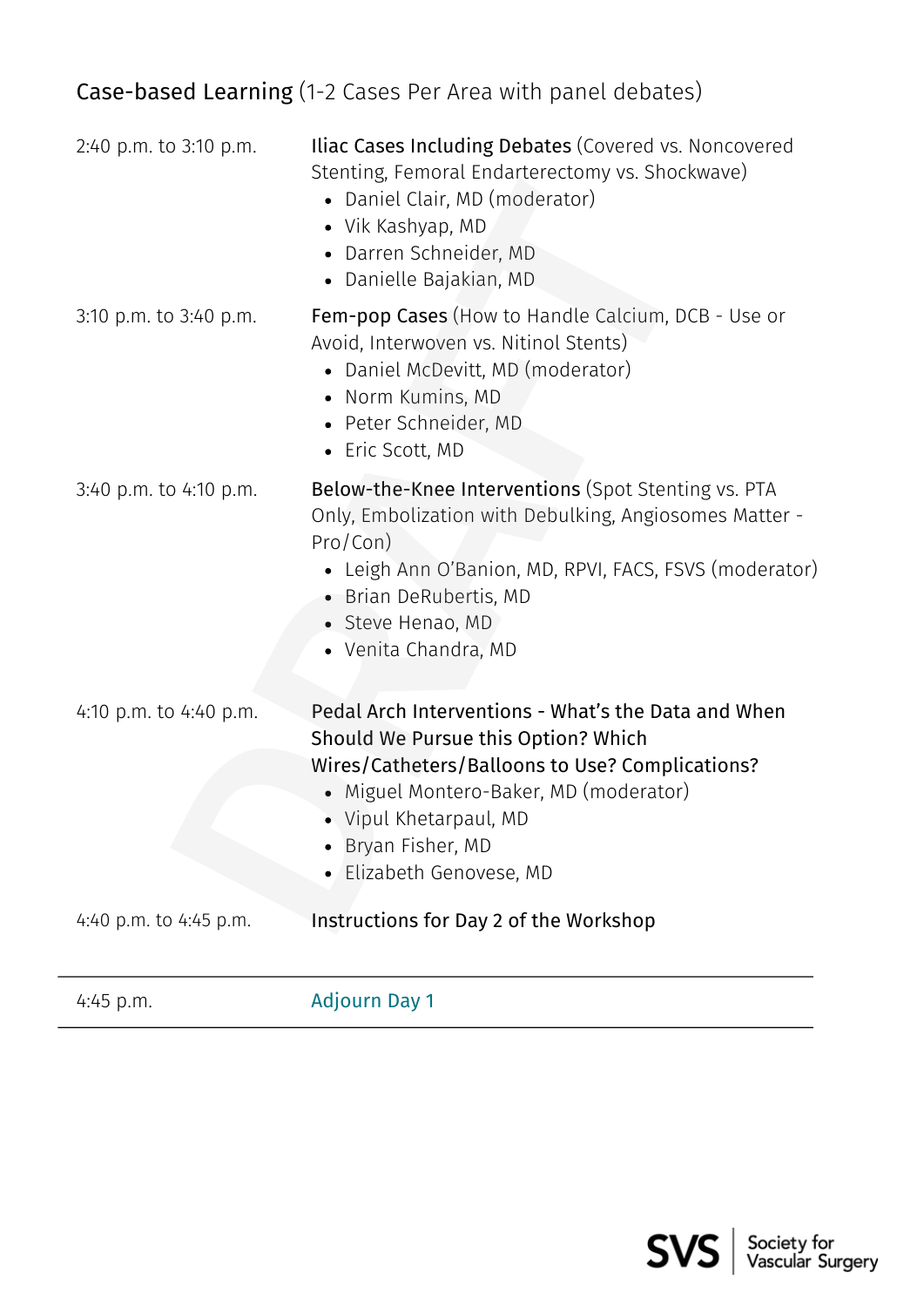| $6:45$ a.m.                                       | <b>Breakfast</b>                                                                                                                                                                                                                                                                          |
|---------------------------------------------------|-------------------------------------------------------------------------------------------------------------------------------------------------------------------------------------------------------------------------------------------------------------------------------------------|
| 7:30 a.m. to 7:45 a.m.                            | Introduction to the Hands-on portion of the Workshop<br>Patrick Geraghty, MD - Course Director, Labs                                                                                                                                                                                      |
| 7:45 a.m. to 10:30 a.m. <b>HANDS-ON SESSION 1</b> | • Attendees will rotate every 30 minutes to a different<br>station<br>• Each station has 3 tables<br>• 5 attendees per table<br>• Break from 9:15 a.m. to 9:30 am.<br>Station 1: Pedal Loop Imaging & Techniques<br>o Venita Chandra, MD<br>o Norm Kumins, MD<br>o Elizabeth Genovese, MD |
|                                                   | <b>Station 2: Ultrasound Station</b><br>o Inkyong Parrack, MD<br>• Peter Schneider, MD<br>o Steve Henao, MD                                                                                                                                                                               |
|                                                   | Station 3: Access of Pedal Vessels (Cadaver vs. Simulator)<br>Bryan Fisher, MD<br>$\circ$<br>o Miguel Montero-Baker, MD<br><b>• Brian DeRubertis, MD</b>                                                                                                                                  |
|                                                   | <b>Station 4: Closure devices</b><br>◦ Daniel Clair, MD<br>Danielle Bajakian, MD<br>$\circ$<br>· Darren Schneider, MD                                                                                                                                                                     |
|                                                   | Station 5: Endovascular embolectomy/thrombectomy<br>Eric Scott, MD<br>$\circ$<br>o Vipul Khetarpaul, MD<br>Leigh Ann O'Banion, MD, RPVI, FACS, FSVS                                                                                                                                       |
| 10:30 a.m. to 10:45 a.m.                          | <b>Transition Break</b>                                                                                                                                                                                                                                                                   |
| $10:45$ a.m.                                      | <b>LUNCH DISCUSSION</b>                                                                                                                                                                                                                                                                   |
| 10:45 a.m. to 12:00 p.m.                          | Topics Relevant to the Community Practice Attendees;<br>e.g., OBL/ASC, etc.<br>Daniel McDevitt, MD                                                                                                                                                                                        |
|                                                   | <b>Billing and Coding for Success</b><br>Daniel McDevitt, MD                                                                                                                                                                                                                              |